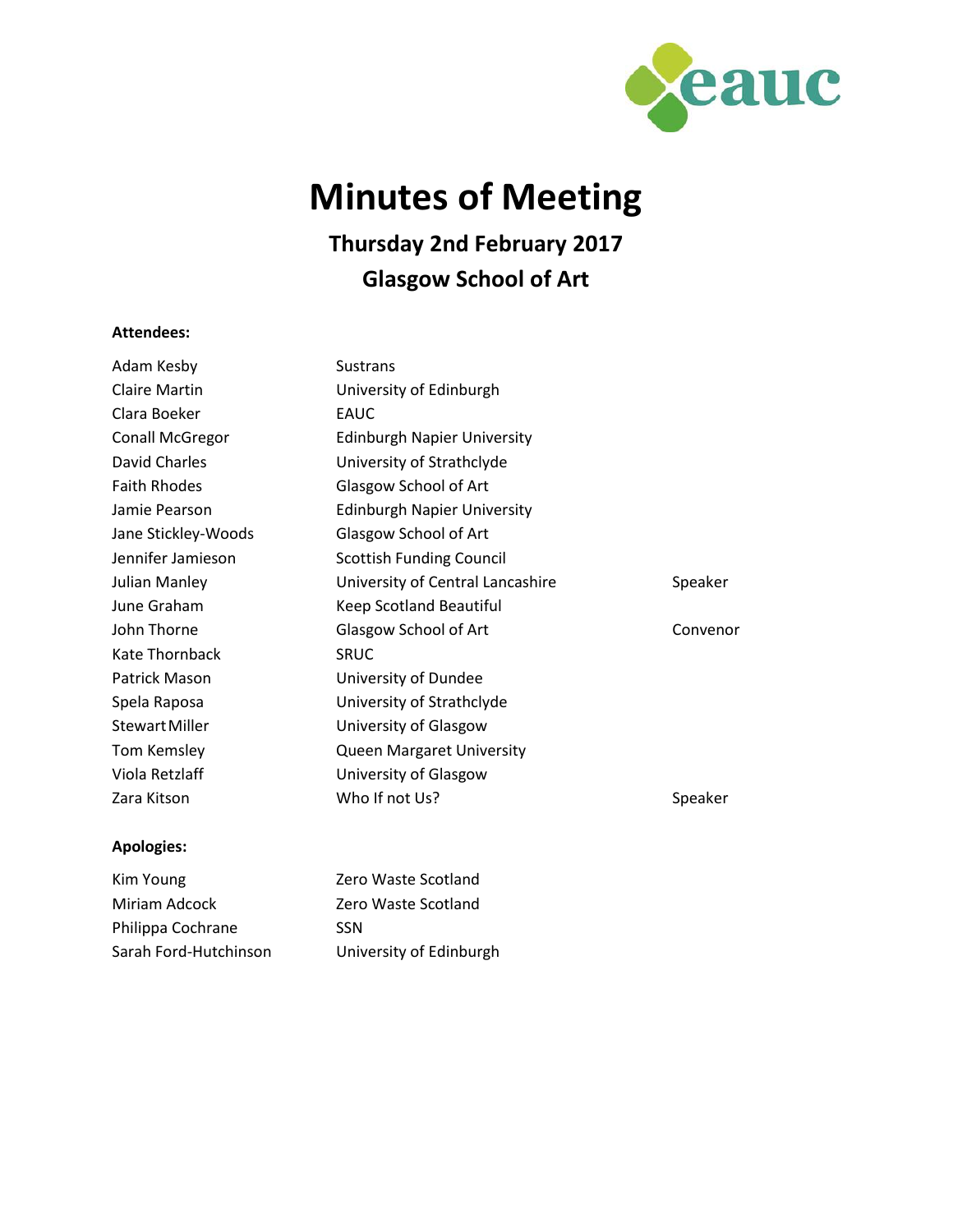| 1 | <b>Welcome and Introductions</b><br>John Thorne, Convenor                                                                                                                                                                                                                                                                                                                                                                                                                                                                                                                                                                                                                                                                                                                                                                                                                                                                                                                                                                                                                                                                                                                                                |  |
|---|----------------------------------------------------------------------------------------------------------------------------------------------------------------------------------------------------------------------------------------------------------------------------------------------------------------------------------------------------------------------------------------------------------------------------------------------------------------------------------------------------------------------------------------------------------------------------------------------------------------------------------------------------------------------------------------------------------------------------------------------------------------------------------------------------------------------------------------------------------------------------------------------------------------------------------------------------------------------------------------------------------------------------------------------------------------------------------------------------------------------------------------------------------------------------------------------------------|--|
|   | Everyone was welcomed to the meeting and introduced themselves.                                                                                                                                                                                                                                                                                                                                                                                                                                                                                                                                                                                                                                                                                                                                                                                                                                                                                                                                                                                                                                                                                                                                          |  |
|   | Learning about why people are apathetic to climate change is not about being a<br>psychologist but instead about being an environmentalist who understands the<br>psychological backgrounds of people's behaviour towards climate change action.<br>Connecting psychology and climate change is a new approach for this Community<br>Engagement TSN.                                                                                                                                                                                                                                                                                                                                                                                                                                                                                                                                                                                                                                                                                                                                                                                                                                                     |  |
|   | One could make the controversial statement that climate change is not an environmental<br>issue but a cultural, social, ethical and psychoanalytical one.<br>Humans have impacted on our environment for thousands of years, which has changed<br>our perspective on what is natural.<br>Climate change is making humans anxious, which leaves many individuals immobilized to<br>act upon the knowledge that we need to change our behavior in order to combat the<br>repercussions of climate change. This is why it is useful to turn to psychology to help us<br>understand society and its behaviour better.<br>As everyone is causing climate change through their individual actions, there is a universal<br>guilt on society which further increases anxiety and hence inhibits individuals to take<br>actions.<br>Responses of individuals towards climate change are marked by apathy, anxiousness and<br>transferring blame to other individuals or institutions.<br>However, there is a silver lining as Universities and Colleges can be the solution to all these<br>problems as they are research centres as well as being able to educate individuals and<br>influence their behaviour. |  |
| 2 | From denial to disavowal. What does a psycho-social understanding bring to our ability<br>to face the challenges of climate change? See slides here<br>Dr Julian Manley                                                                                                                                                                                                                                                                                                                                                                                                                                                                                                                                                                                                                                                                                                                                                                                                                                                                                                                                                                                                                                  |  |
|   | Climate psychology is concerned with understanding the non-rational dimensions of our<br>collective paralysis in the face of worsening climate change.<br>The psychosocial approach can be a very handy tool when used in sustainability and<br>community engagement as it is important for both disciplines to get a holistic view of the<br>different events happening all over the world affecting individuals to be successful in<br>changing their behaviour.<br>Whereas we often would like to think that everyone is working together to stop climate<br>change, it is also important to keep in mind that there are people whose lives are based<br>around carbon production, e.g. people working in the oil industry. Those individuals are<br>not just ignorant on climate issues but have no choice to act differently.<br>The majority of people accept that climate change is happening but they do not prioritise it<br>as a main issue or duty to act upon. This lack of action is amplified by people often feeling<br>that they have no real power to stop climate change as it is inevitable.                                                                                          |  |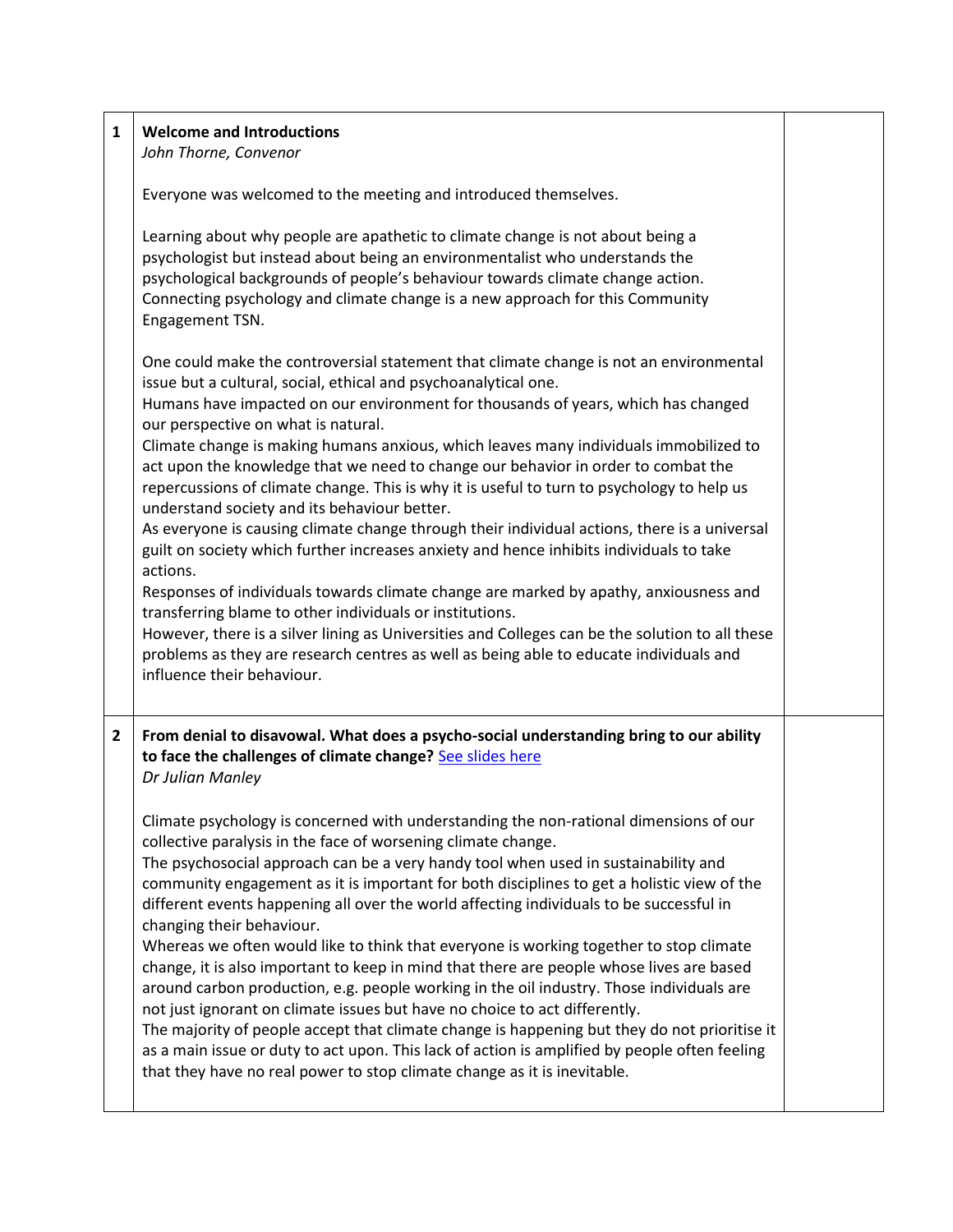Psycho-social approach

People often carry negative attitudes towards psychology and psychiatry, which makes them hesitant to interact with these two studies.

Climate change is a global issue affecting global societies. Addressing these global societies and the psychology behind their behavior is the psycho-social approach. [The Intergovernmental Panel on Climate Change](http://ipcc.ch/) (IGPC) is now also interested in the psycho-social approach to incur behavior changes. This is a consequence of the failure of using hard-facts to change behaviours within society. The hard-facts approach to change people's behavior regarding climate change has caused many people to be annihilated towards climate change and left them with the feeling that there is nothing individuals can do anyway.

Other approaches towards addressing people's behavior towards climate change are the ecopsychological, ecopsychoanalytical and ecosophical. These three different approaches share the underlying believe that connecting people with nature can help to change their behaviour.

The book Engaging [with Climate Change, Psychoanalytical and interdisciplinary](http://www.climatepsychologyalliance.org/explorations/book-reviews/27-engaging-with-climate-change-psychoanalytic-and-interdisciplinary-perspectives)  [Perspectives](http://www.climatepsychologyalliance.org/explorations/book-reviews/27-engaging-with-climate-change-psychoanalytic-and-interdisciplinary-perspectives) looks at the various issues that make it difficult for people to interact with climate change and to combat it through behaviour change. It uses the psycho-social approach to explain denialism, negation and disavowal of individuals towards climate change. It addresses the problem that anxiety paralyses individuals and leads to individuals creating an escapism response into virtual realities to avoid the truths of reality. The book also makes the distinction between melancholy and apathy as both patterns of behaviour require different approaches to incur changes within individuals.

The book In Time for Tomorrow – [The Carbon Conversation Handbook](http://www.carbonconversations.org/carbon-conversations-handbook) is a helpful tool for implementing behaviour changes within smaller groups as it contains practical actions to facilitate the desired change. This approach is particularly useful as it gives individuals support from peers who are going through the same changes and fears of climate change while being in a safe place.

Targets towards carbon reactions need to take into account what these changes mean for individuals as otherwise they will simply cause apathy as individuals agree that change is needed but do not know how translate this into real action.

The IGPC also recognizes how the arts and culture have the potential to incur the desired change towards low-carbon behaviour. This is as arts and culture work with emotions rather than cognitive facts.

Hard-facts alone have failed to bring the desired change within society and one reason could be as the cognitive neglects emotions, which are an important factor in human behaviour.

**The Art Video – The Second Breath by Mish Weaver** was shown, which illustrated apathy towards facts on climate change.

Social Dreaming Session

During a Social Dreaming Session individuals present their dreams and/or their association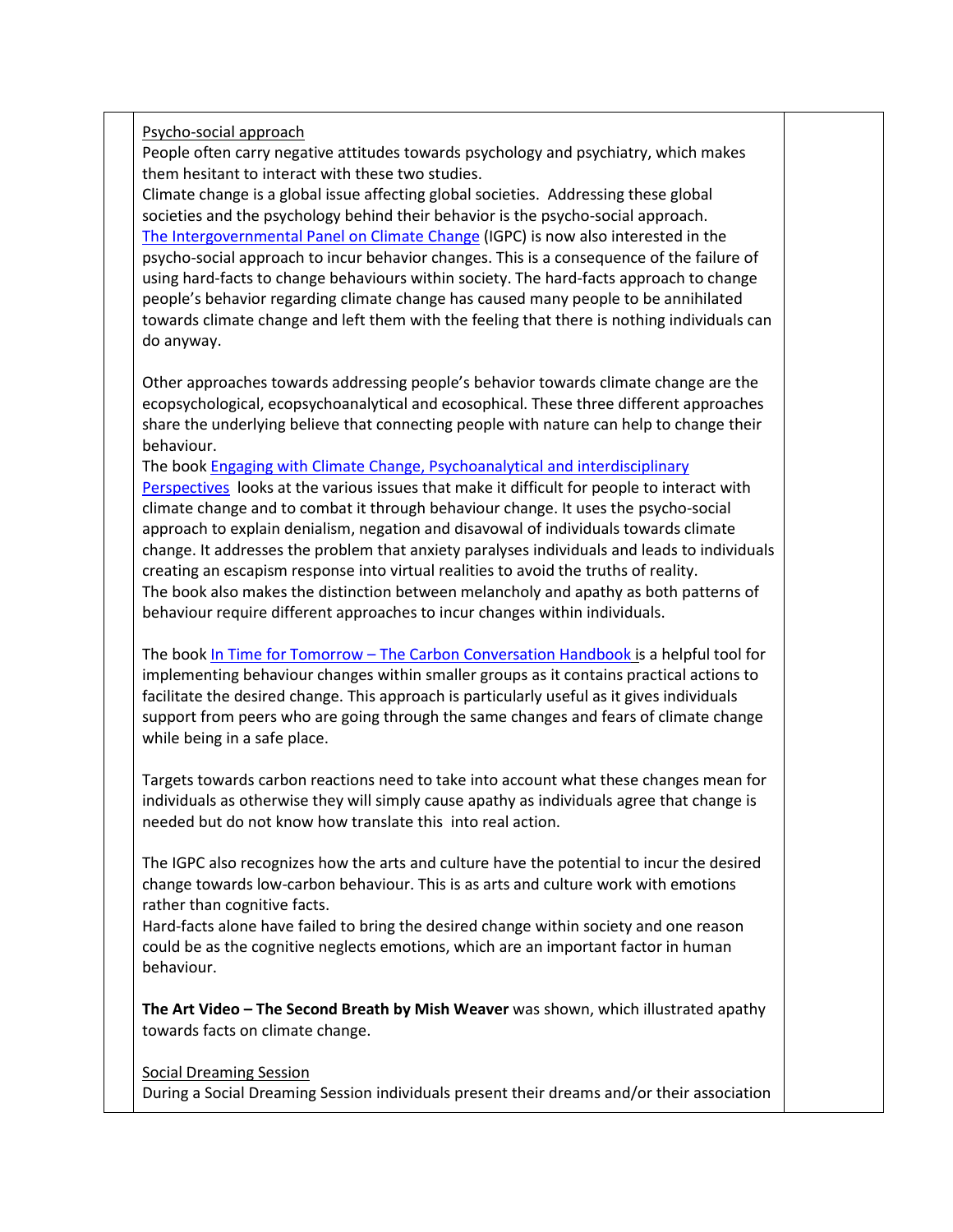|   | about a relevant topic within a group. From a psycho-analytical view dreams contain<br>relevant deeper and inner information and emotions, which individuals are less likely to<br>share as they are non-rational and non-conscious.<br>A social dreaming session is interested in the emotions, feelings and attitudes towards<br>certain issues rather than just cognitive thinking.<br>The meaning of social dreaming lies in the association and amplification of ideas and<br>emotions in a group setting. What is expressed in social dreaming is akin to a certain topic,<br>in this case climate change. The result of social dreaming is a collage of images inside the<br>participants' minds, which enables individuals to express attitudes which they have not<br>been able to express before. This is important as often people do not speak about the<br>things they really worry about. Therefore the social dreaming session gives an opportunity<br>to participants to channel emotions and worries in an open focus group discussion.<br>The Climate Psychology Alliance provides a forum for people wanting to make connections<br>between depth psychology and climate change, as we all face the difficult truths of climate<br>change and ecological crisis. There is currently only a regular meet-up group in London but<br>there is the potential to setting a CPA hub up in Scotland. | JM: Set up<br>a CPA hub<br>in Scotland |
|---|------------------------------------------------------------------------------------------------------------------------------------------------------------------------------------------------------------------------------------------------------------------------------------------------------------------------------------------------------------------------------------------------------------------------------------------------------------------------------------------------------------------------------------------------------------------------------------------------------------------------------------------------------------------------------------------------------------------------------------------------------------------------------------------------------------------------------------------------------------------------------------------------------------------------------------------------------------------------------------------------------------------------------------------------------------------------------------------------------------------------------------------------------------------------------------------------------------------------------------------------------------------------------------------------------------------------------------------------------------------------------------------------------------------|----------------------------------------|
| 3 | Possible Application of the psycho-social approach to HE/FE sector. See slides here<br>John Thorne, Convenor Community Engagement TSN<br>Traditional approaches are not fast enough in creating the required behaviour change<br>which means new approaches are needed.<br>Universities and colleges create future leaders who will then later be able to influence<br>even more people. Hence it is important to start changing people's behaviour while they<br>are in education.<br>Small actions such as recycling and energy saving methods are not enough to combat<br>climate change; they also give the false impression that climate change can be prevented<br>through minor behaviour changes rather than a holistic behaviour disruption.<br>Having a limited level of anxiety can be useful to motivate individuals to take action but<br>too much can paralyse people and make them apathetic.<br>Universities and Colleges serve as safe places which encourages people to experiment in<br>their respective fields of study and provide academic freedom.                                                                                                                                                                                                                                                                                                                                        |                                        |
| 4 | Social dreaming workshop and discussion<br>Julian Manley<br>The taster session of Social Dreaming gives participants new ways of engaging with others<br>on climate change and provides different information than just cognitive thinking. Social<br>dreaming can lead to more transformative and meaningful decision-making.<br>For a Social Dreaming session chairs are arranged in the middle of the room in a snowflake<br>pattern. The snowflake seating is supposed to make people forget that they are in a space<br>with others, helping to avoid a confrontational way of speaking and creating a more<br>natural flow of communication. The ideal atmosphere for Social Dreaming is free-flowing<br>and free of hierarchies and pre-set social orders - this helps to encourage disturbing the                                                                                                                                                                                                                                                                                                                                                                                                                                                                                                                                                                                                        |                                        |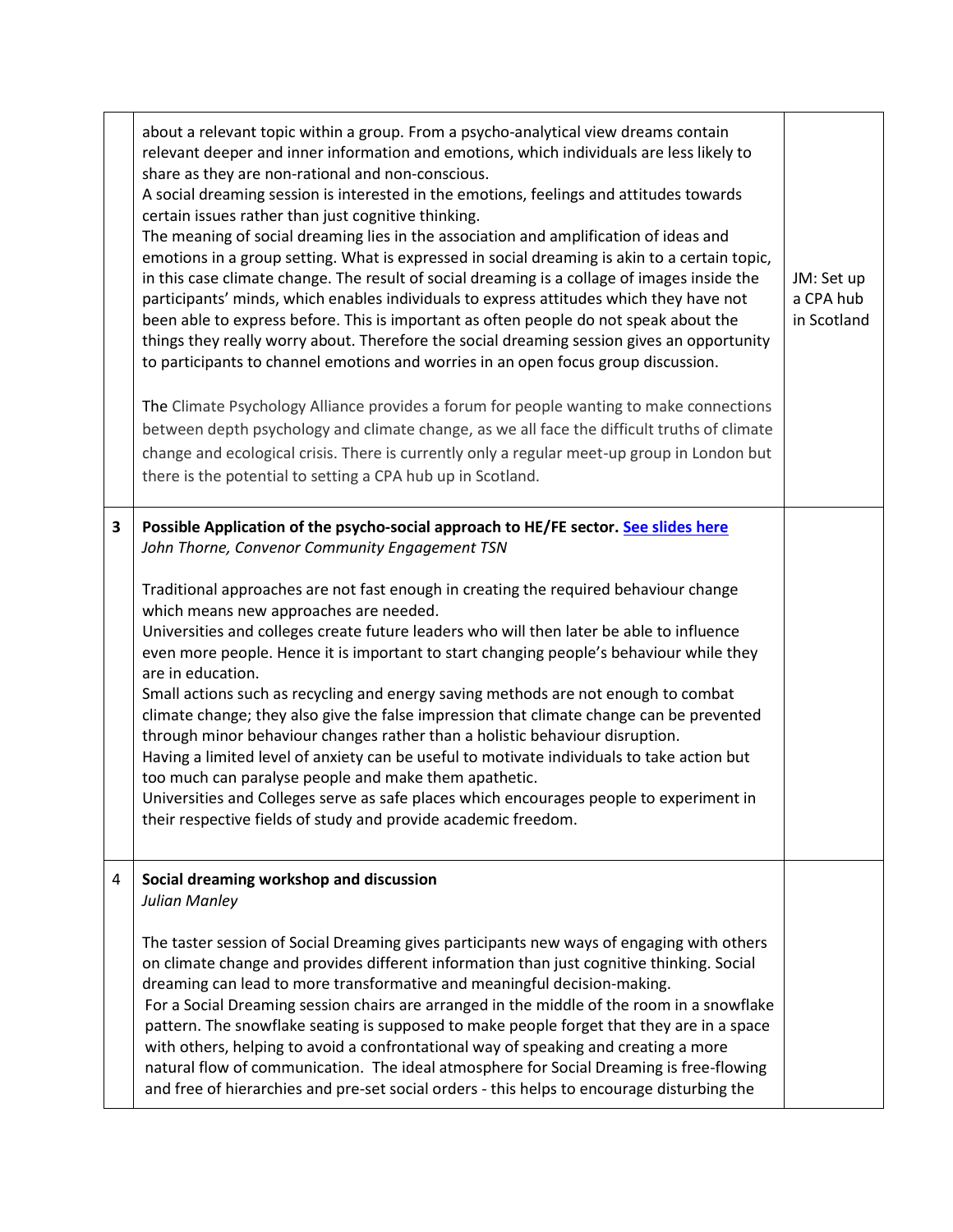|   | normality of speaking one-to-one. Social Dreaming is not about personal dreams it is<br>about the open space of thoughts, emotions and associations.                                                                                                                                                                                                                                                                                                                                                                                                                                                                                                                                                                                                                                                                     |                                               |
|---|--------------------------------------------------------------------------------------------------------------------------------------------------------------------------------------------------------------------------------------------------------------------------------------------------------------------------------------------------------------------------------------------------------------------------------------------------------------------------------------------------------------------------------------------------------------------------------------------------------------------------------------------------------------------------------------------------------------------------------------------------------------------------------------------------------------------------|-----------------------------------------------|
|   | Participants are asked to express a dream which is relevant to this moment or climate<br>change. The sharing of dreams might cause others to be reminiscent of similar dreams.<br>Others who do not dream might have relevant associations in mind.<br>A Social Dreaming session contains no interpretation or judgment about the presented<br>dreams or association; instead they are simply opened to the space of the group.<br>The presenting of dreams and associations is followed by a discussion of what has been<br>experienced to make more cognitive sense of the non-rational sharing of the associations<br>and dreams.<br>Even though the social dreaming might sound very abnormal and abstract to people, it is a<br>normal process as everyone is reflecting and non-consciously thinking and dreaming. |                                               |
|   | A Social Dreaming Session was held                                                                                                                                                                                                                                                                                                                                                                                                                                                                                                                                                                                                                                                                                                                                                                                       |                                               |
|   | Common Images, thoughts and feelings from the Social Dreaming included water, ice, the<br>individual vs. the crowd and the complexity of things such as a tiger, which can be both<br>beautiful and dangerous.                                                                                                                                                                                                                                                                                                                                                                                                                                                                                                                                                                                                           |                                               |
|   | Post-Matrix Discussion of the Social Dreaming                                                                                                                                                                                                                                                                                                                                                                                                                                                                                                                                                                                                                                                                                                                                                                            |                                               |
|   | KT: Social Dreaming might be useful to connect with students as many have mentioned<br>they experience emotions of depression. Addressing fears might be beneficial for students.<br>The Social Dreaming Session might also encourage students to define their own learning<br>and help with deciding what they want from life. Social Dreaming encourages a different<br>way of thinking.                                                                                                                                                                                                                                                                                                                                                                                                                               |                                               |
|   | JG: Social Dreaming creates a safe space for encouraging more emotional approach to<br>rational issues.                                                                                                                                                                                                                                                                                                                                                                                                                                                                                                                                                                                                                                                                                                                  | $All$ – send<br>ideas for                     |
|   | DC: Social Dreaming might be useful to open on climate conversations.<br>TK: Social Dreaming gives a more honest report of what people are thinking and feeling<br>but what do you do afterwards?<br>JM: Social Dreaming can be used in different ways either as a therapeutic tool to speak<br>about non-rational emotions and fears or as a way or as a tool to increase meaningfulness<br>and of decision-making processes. Action plans are more likely to be fulfilled if they include<br>also non-cognitive features and emotions.                                                                                                                                                                                                                                                                                 | application<br>of social<br>dreaming<br>to JB |
|   | JG: Social Dreaming can be useful in combination with the ISM Framework to create<br>campaigns and initiatives with meaning.<br>DC: It would be interesting to see a case study of how a Social Dreaming session actually                                                                                                                                                                                                                                                                                                                                                                                                                                                                                                                                                                                                |                                               |
|   | was implemented in creating an action plan.<br>FR: Is it possible to create the snow-flake and social dreaming into the virtual world?<br>JM: There is a current social dreaming group, which is taking place in the virtual space.                                                                                                                                                                                                                                                                                                                                                                                                                                                                                                                                                                                      |                                               |
| 5 | Lunch                                                                                                                                                                                                                                                                                                                                                                                                                                                                                                                                                                                                                                                                                                                                                                                                                    |                                               |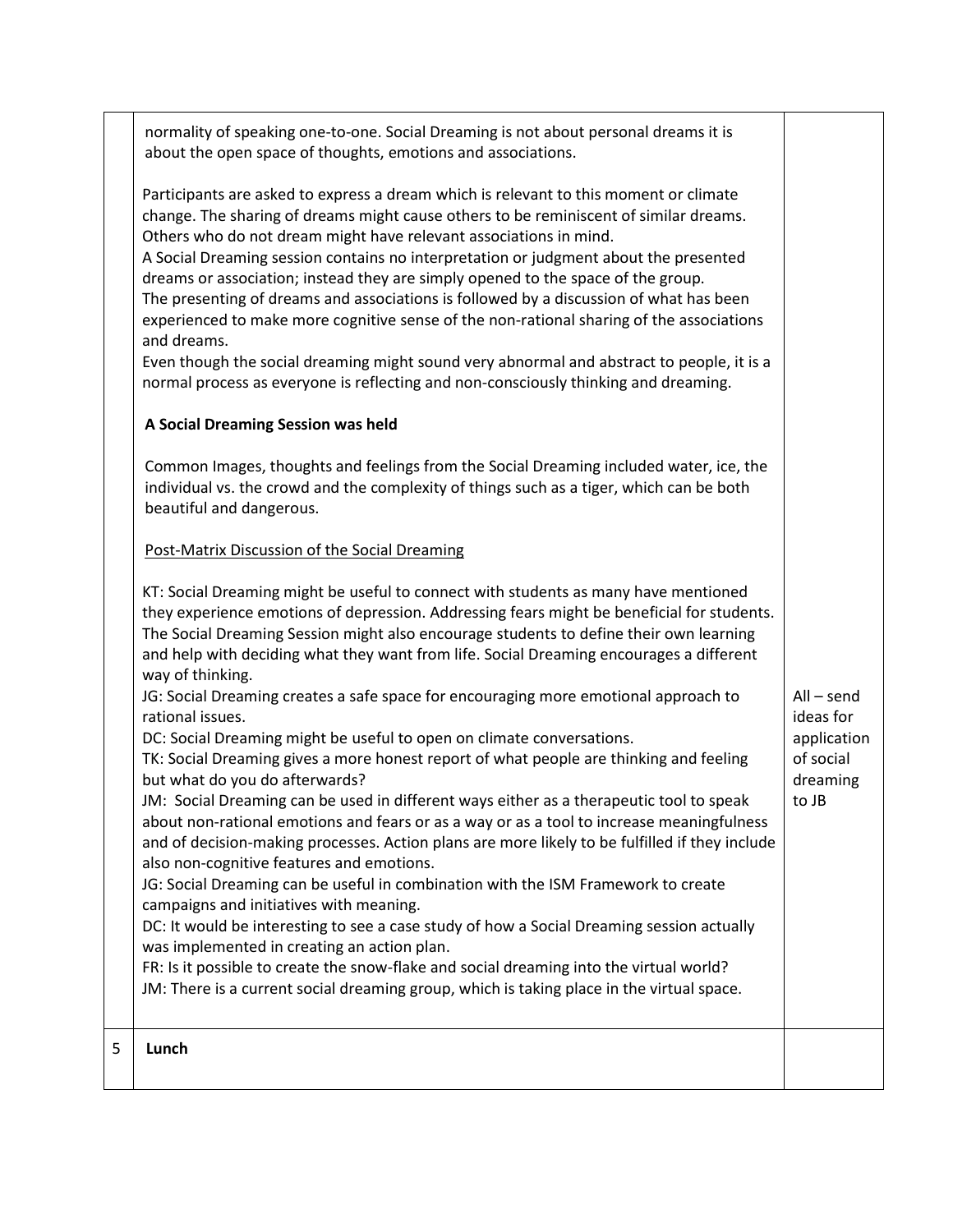#### **6 'Who If Not Us?' – See link to the book websit[e here](http://www.whoifnotus.eu/)** *Zara Kitson*

'Who if not us' started in 2013 when Vincent Herr and Martin Speer got funding to talk to young Europeans from Generation Y to find out if they have similar values and hopes. They found out that young Europeans share the same feeling of uncertainty. There was a big discrepancy between Generation Y being the most educated, wealthiest, most connected and powerful generation so far and the lack of feeling of empowerment. Herr and Speer were inspired by the French philosopher Hessel who wrote the essay 'Time of Outrage' in the 1960s and wanted to create a similar essay for Generation Y. However, Herr and Speer thought it would be more powerful if this essay was created from a collective of young Europeans. Hence, they founded the Young European Collective, which consists of 12 people from 11 different countries and resulted in the publication of the essay 'Who if not us?'.

The book contains four steps to make changes in individual's life: Step one: be critical Step two: overcome your fears Strep three: discover your power Step four: group up

'Who if Not Us' is supposed to be a wake up call for Generation Y as well as a tool for empowering people.

Even though the book is freely available for everyone, it was also important for the authors of the book to have a paper copy available.

Since the book has been originally written many things have happened in politics, i.e. Brexit and Trump and the world feels like it has turned upside down. This however makes the book even more relevant.

Universities and Colleges can help to spread the book and the idea behind it with students and young people. This is supposed to be an organic movement, through word of mouth.

#### Comments and Questions

JG: KSB and the Young Reporters Initiative as well as the 2050 Climate Group may be able to help with the distribution of the book.

CM: How is the impact of the book measured?

ZK: There is no procedure in place to measure the real impact of the book, instead focus is in further distributing book, also internationally as the book has been translated into German, French and Italian.

KT: The book could be a really good tool for the environmental awareness module that students have to take at SRUC in their first year.

### **7 'In the Loop' Board Game – See web link [here](http://www.intheloopgames.com/)**

*Clara Boeker, EAUC Communications and Events Intern*